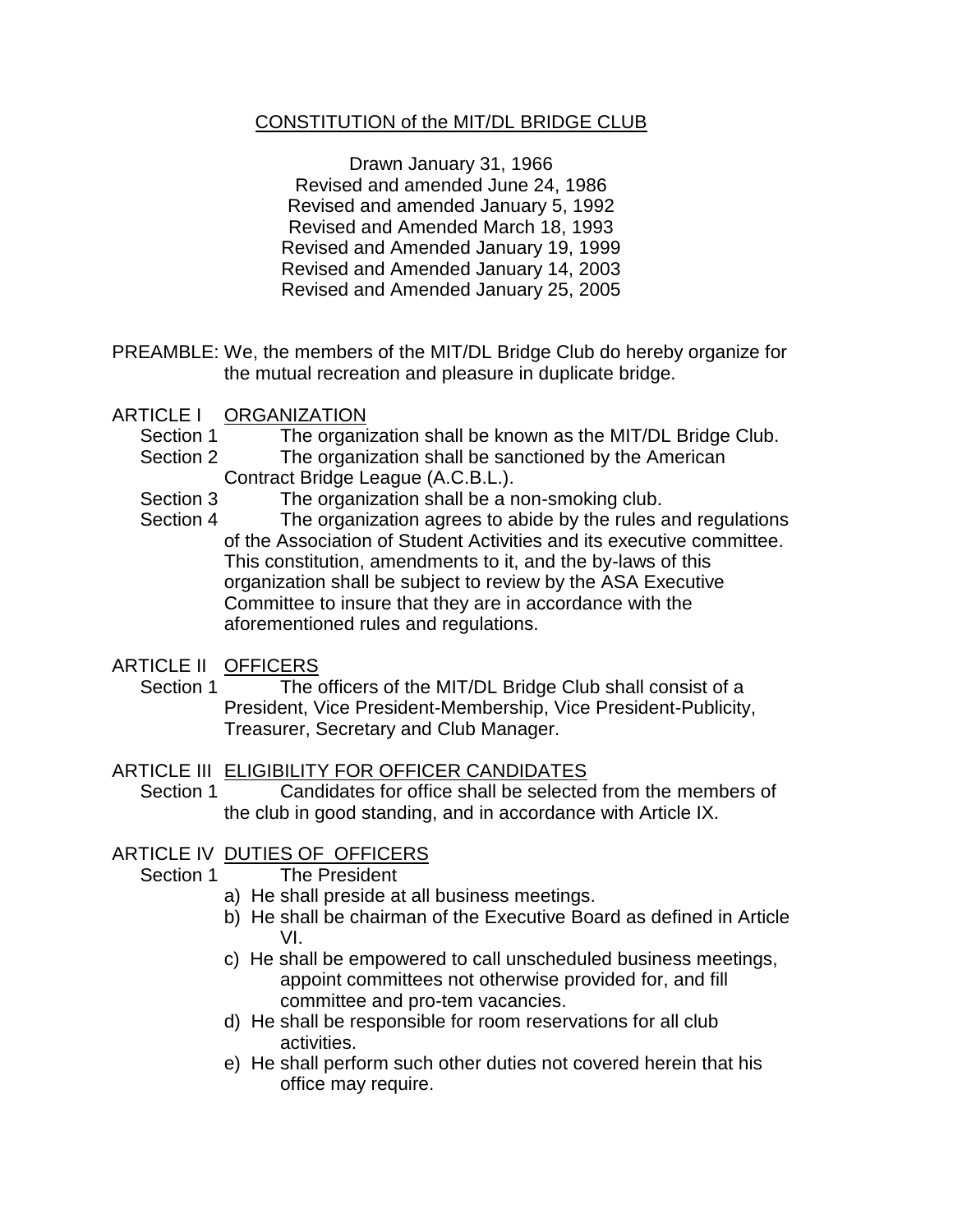Section 2 The Membership Vice-President

- a) He shall maintain an up-to-date roster of all members.
- b) He shall perform the duties of the President in the latter's absence, resignation, or removal from office.
- c) He shall be chairman of the Membership Committee.
- d) He shall oversee and coordinate the efforts of the committees as designated by the President.
- Section 3 The Publicity Vice-President
	- a) He shall be chairman of the Publicity Committee.
	- b) He shall perform the duties of the Membership Vice-president in the latter's absence, resignation, or removal from office..
	- c) He shall oversee and coordinate the efforts of committees as designated by the President.
- Section 4 The Treasurer
	- a) The Treasurer shall make such arrangements for the safekeeping of the funds of the club as the Executive Board shall direct. He shall keep a correct account of his receipts and disbursements in books belonging to the club and present a report thereon at the annual meeting and at any meeting on request by the Executive Board.
	- b) He shall submit a financial record to the Executive Board upon request.
	- c) He shall prepare and present an annual budget forecast to the Executive Board.
- Section 5 The Secretary
	- a) He shall keep the minutes of all business meetings.
	- b) He shall keep the minutes of all Executive Board meetings.
	- c) He shall keep a file on monthly tournament results when these are published by the publicity Committee.
	- d) He shall handle all official correspondence.
	- e) He shall maintain a list of club bylaws and rules.
- Section 6 The Club Manager
	- a) He shall be responsible for running all bridge games and tournaments, ensuring all rooms needed have been reserved and all equipment supplied.
	- b) He shall be a certified A.C.B.L. director, and shall serve as director at all club games and tournaments.
	- c) He shall appoint a director to serve in his absence.
	- d) Along with the treasurer, he will be responsible for club funds.

### ARTICLE V REMOVAL AND REPLACEMENT OF OFFICERS

Section 1 An officer can be removed from office for malfeasance, or inability or unwillingness to perform the functions of his position. He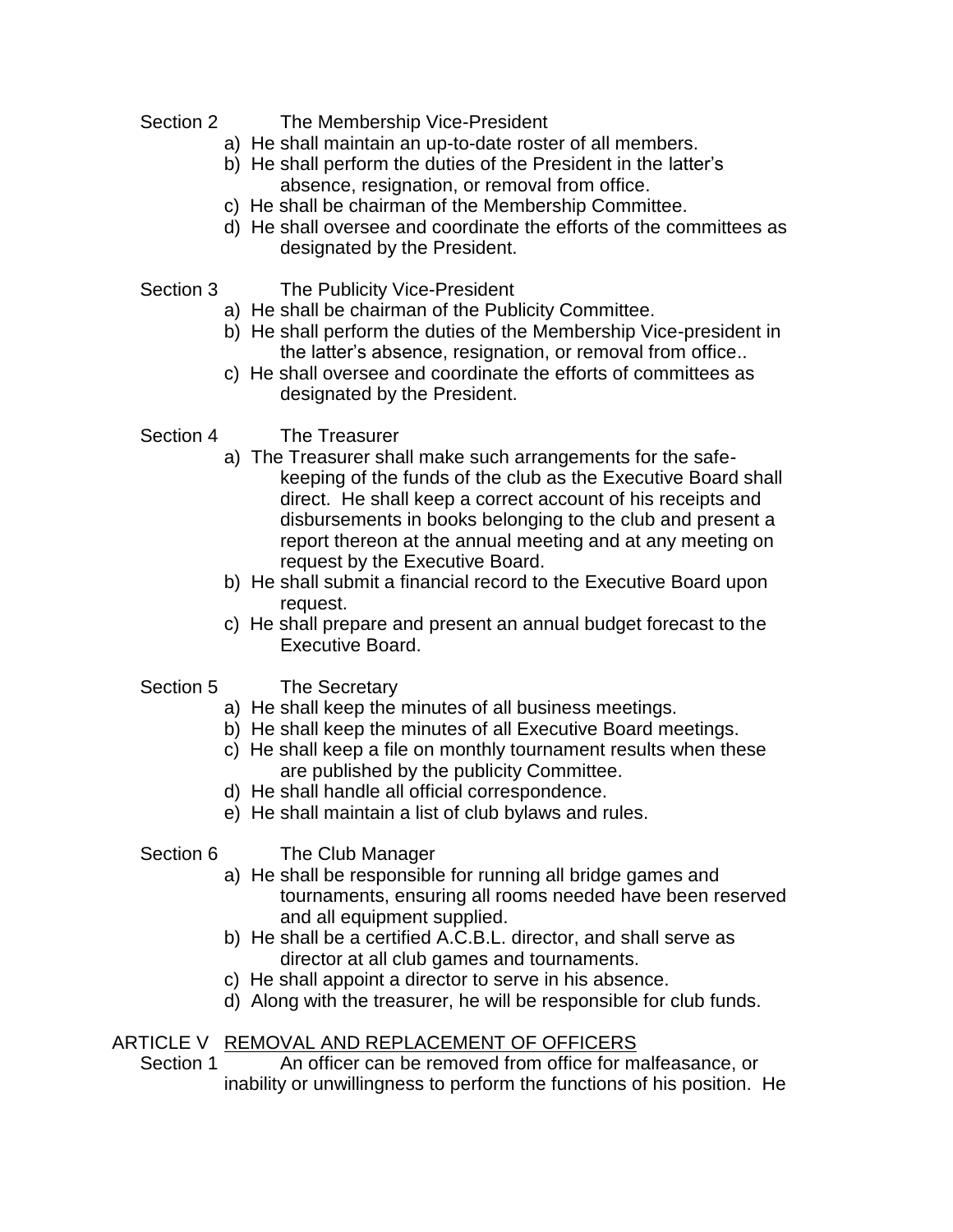may also resign his office by submitting a written resignation to the Executive Board.

- Section 2 An officer may be removed from his position by a majority vote of the Executive Board, or by a 2/3 majority vote of members in an official club business meeting.
- Section 3 In the event of resignation or removal from office of a club officer, the club president is empowered to make a pro tem appointment to fill the vacancy. This appointment must be approved by a majority vote of the Executive Board.
- ARTICLE VI COMMITTEES AND BOARDS
	- Section 1 There shall be an Executive Board and two major committees
	- Section 2 The Executive Board
		- a) The officers of the club shall constitute this board.
		- b) The Executive Board shall decide on all expenditures, promotion of activities, appointment of committees, and the general government of the organization in conformance with the Constitution.
		- c) The Executive Board shall meet at the discretion of the President but at least once a year.
		- d) The Executive Board shall be empowered to take any action on matters not covered herein.
	- Section 3 Major Committees
		- a) The two major committees shall be the Membership Committee and the Publicity Committee.
		- b) The Membership Committee shall coordinate plans for increasing the membership. It shall perform such other services as are deemed desirable.
		- c) The Publicity Committee shall be responsible for representing the club to new members, circulating information relative to future events, and publishing tournament results.
		- d) Sub-committees to the major committees may be formed at any time to carry out various phases of the club activities.

# ARTICLE VII MEETINGS

- Section 1 An official business meeting of all members shall be called by the President upon presentation of a written petition from at least 20% of the membership of the organization, to debate any issues or proposals in the petition. This meeting shall be scheduled for no later than five weeks from the presentation of the petition.
- Section 2 A written notice shall be given three weeks prior to any duly called business meeting.
- Section 3 An official business meeting must be attended by a minimum of a quorum as defined in Article X. If there is less than a quorum in attendance, the meeting shall be canceled.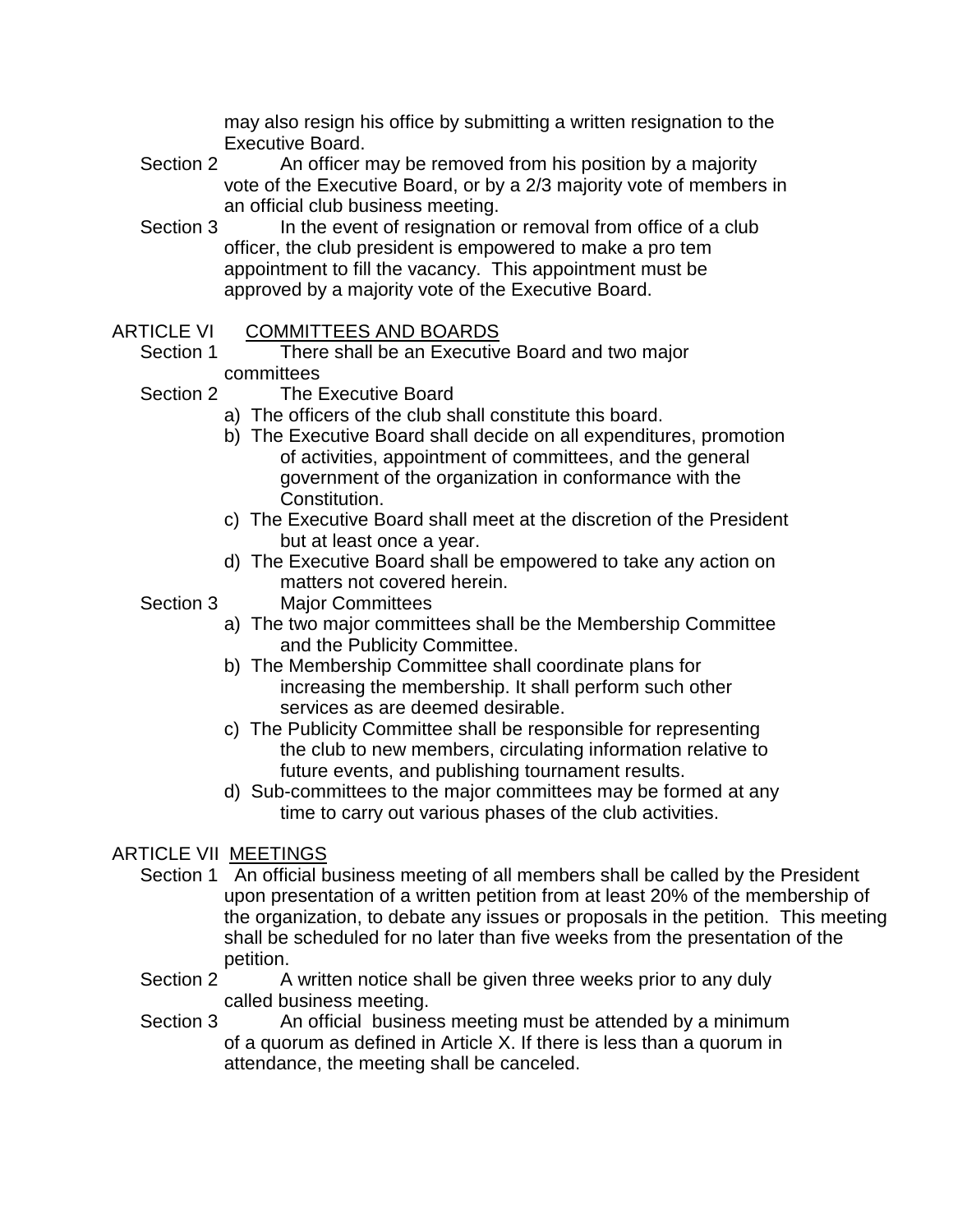- Section 4 There shall be a regular annual meeting for all members in January for the purpose of electing officers. The President shall call this meeting.
- Section 5 All decisions and elections, except amendments as noted below, shall be made by simple majority vote.
- Section 6 All meetings will adhere to Robert's Rules Of Order, Revised.

# ARTICLE VIII AMENDMENTS

- Section 1 Proposed amendments to this document must be submitted to the President in writing. The President shall in turn submit the proposed amendment to the Executive Board within one month from date of receipt. If the amendment is approved by a majority of the Executive Board, it shall be submitted for adoption at the next duly called meeting of the club, said meeting to be called within 3 months from the date of first submission. If less than a majority of the Executive Board approve the amendment, the proposed amendment shall not be submitted for adoption unless it is resubmitted in the form of a petition signed by at least 25% of the members in good standing.
- Section 2 A two thirds (2/3) majority of the members in attendance shall be required to adopt an amendment.

### ARTICLE IX MEMBERSHIP

- Section 1 Membership shall be open to all members of the MIT community and to members of the Draper Lab community.
- Section 2 Membership shall also be open to any other players who participate in at least four (4) sessions in any membership year. Such members may thereafter renew membership by payment of the annual dues.
- Section 3 All members will adhere to the rules of conduct specified by the A.C.B.L. Violations will be met by suspension of membership and right to participate subject to review by a judicial committee of at least 3 members in good standing. Further violation will be met with termination of membership and right to participate subject to the same review. In addition, all officers may be removed by the same process for gross negligence of duties or malfeasance.
- Section 4 Certain members who have served the club in extraordinary ways may, by a majority vote of the membership in attendance at a meeting, be elected life members of the club. Such members are automatically members for life, and are exempt from club dues.

### ARTICLE X QUORUM

A quorum shall consist of one quarter (1/4) of the number of members of the club or eight (8) members, whichever is less.

### ARTICLE XI DUES, FEES AND AWARDS

#### Section 1 Dues

a) Members in good standing must pay the annual dues.